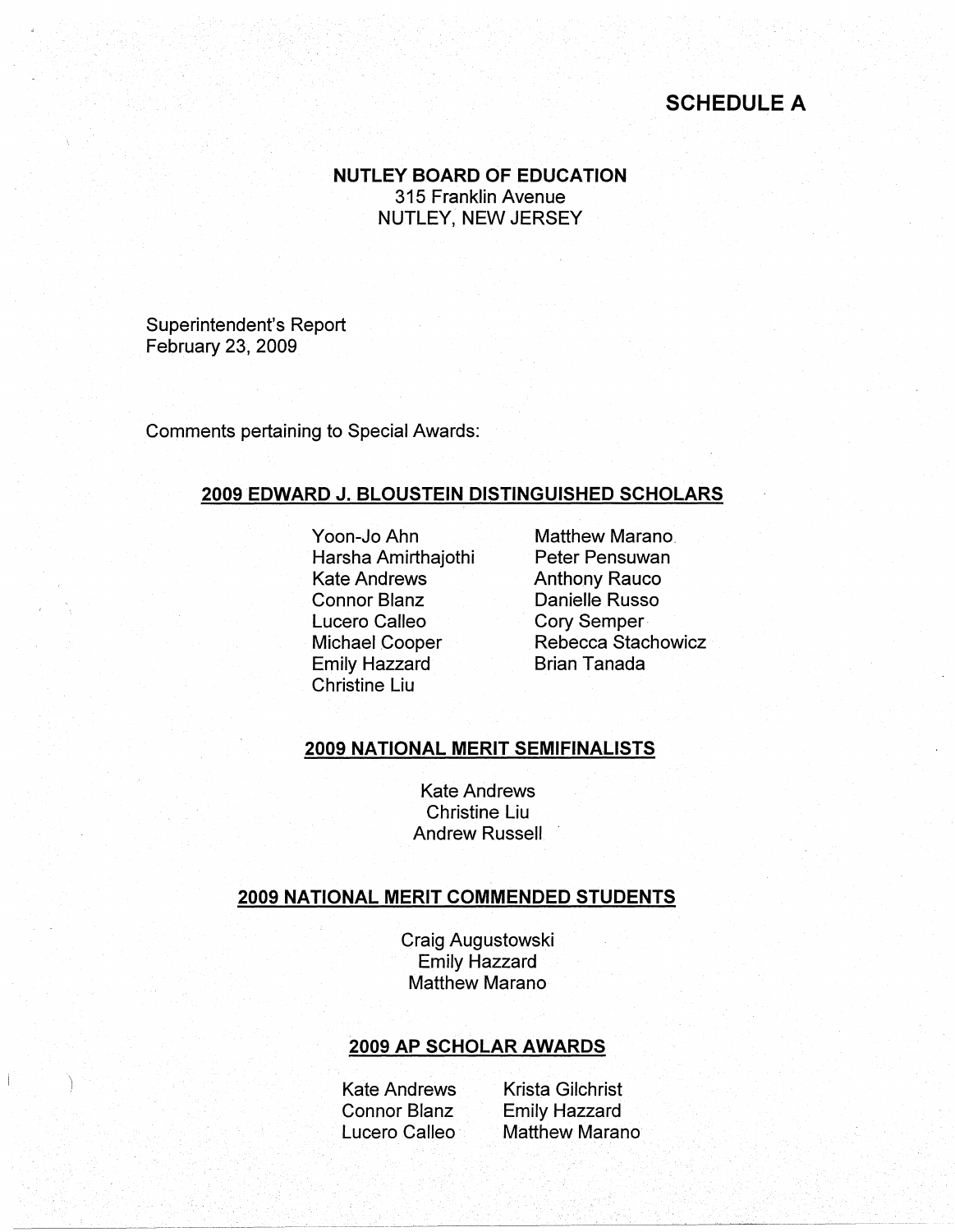Superintendent's Report February 23, 2009

**Special Awards (contd.)** 

## **2009 AP SCHOLARS WITH DISTINCTION**

Christine Liu Anthony Rauco

## **2009 AP SCHOLARS WITH HONOR**

Harsha Amirthajothi-

## **2009 NATIONAL HISPANIC SCHOLAR.**

Lucero Calleo

· **Comments pertaining to Fall Sports Special Awards:** 

## **CROSS COUNTRY**

Dana Principe **-1st Team 2008** All NNJIL

**Coach Gerald Ryan** - **Essex County Coach of the Year (Girls Cross Country)** 

#### **GIRLS SOCCER**

Maria Perez

 $-1<sup>st</sup>$  Team 2008 All NNJIL All Essex County (ECCA)

Shannon Feher

 $-1$ <sup>st</sup> Team 2008 All NNJIL All Essex County (ECCA)

Alyssa Diacheysn

 $-1<sup>st</sup>$  Team 2008 All NNJIL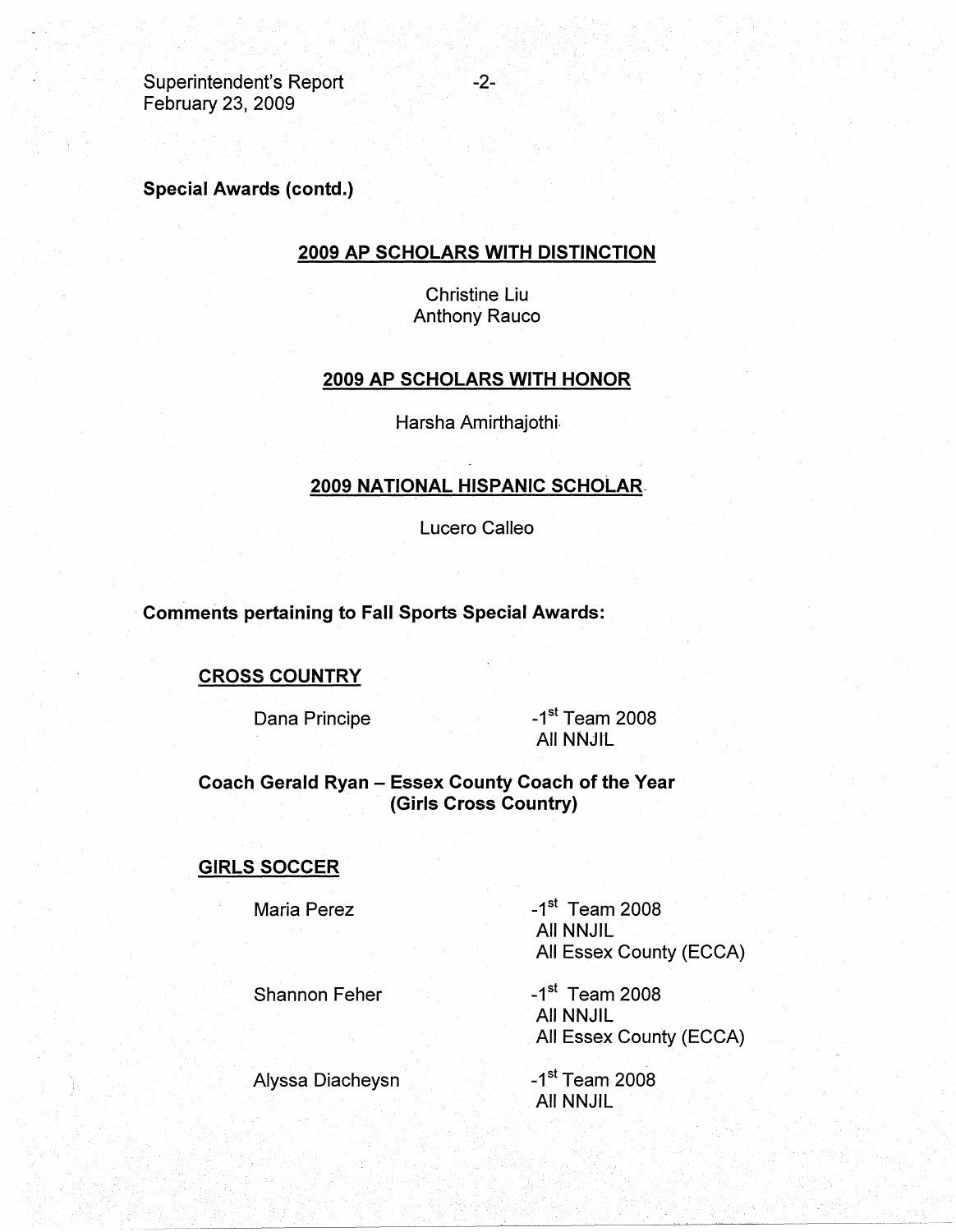Superintendent's Report February 23, 2009

-3-

**Fall Special Awards (contd.)** 

## **BOYS SOCCER**

William Ball

Kyle Greulich

Tudor Stefan

 $-1<sup>st</sup>$  Team 2008 All NNJIL

 $-1<sup>st</sup>$  Team 2008 All NNJIL All Essex County (ECCA)

 $-1$ <sup>st</sup> Team 2008 All NNJIL All Essex County (ECCA) (Scored 37<sup>th</sup> goal on 10/29/08, which broke school record of 35 by John Geltrude, in 1989)

## **2008 BOYS SOCCER TEAM -- NNJIL CHAMPIONS**

**Coach: Marcellino Marra** 

**Assistant Coaches: Frank Sasso Addolorato Cicchino Frank DiPiano** 

**Hector Anapan-Lavalle William Ball Mark Borino Kenneth Byrnes Shane Byrnes Michael Cooper Brandon Cresci Brian Dowling Matthew Dudley Kyle Greulich Jonathan Grueter** 

**Joseph Johnson Kevin Konapaka Juan Matallana**  · **Luis Mengen Andi Mitre Matthew Nicastro Michael Ryder Benjamin Sowizral Tudor Stefan Thomas Tolve**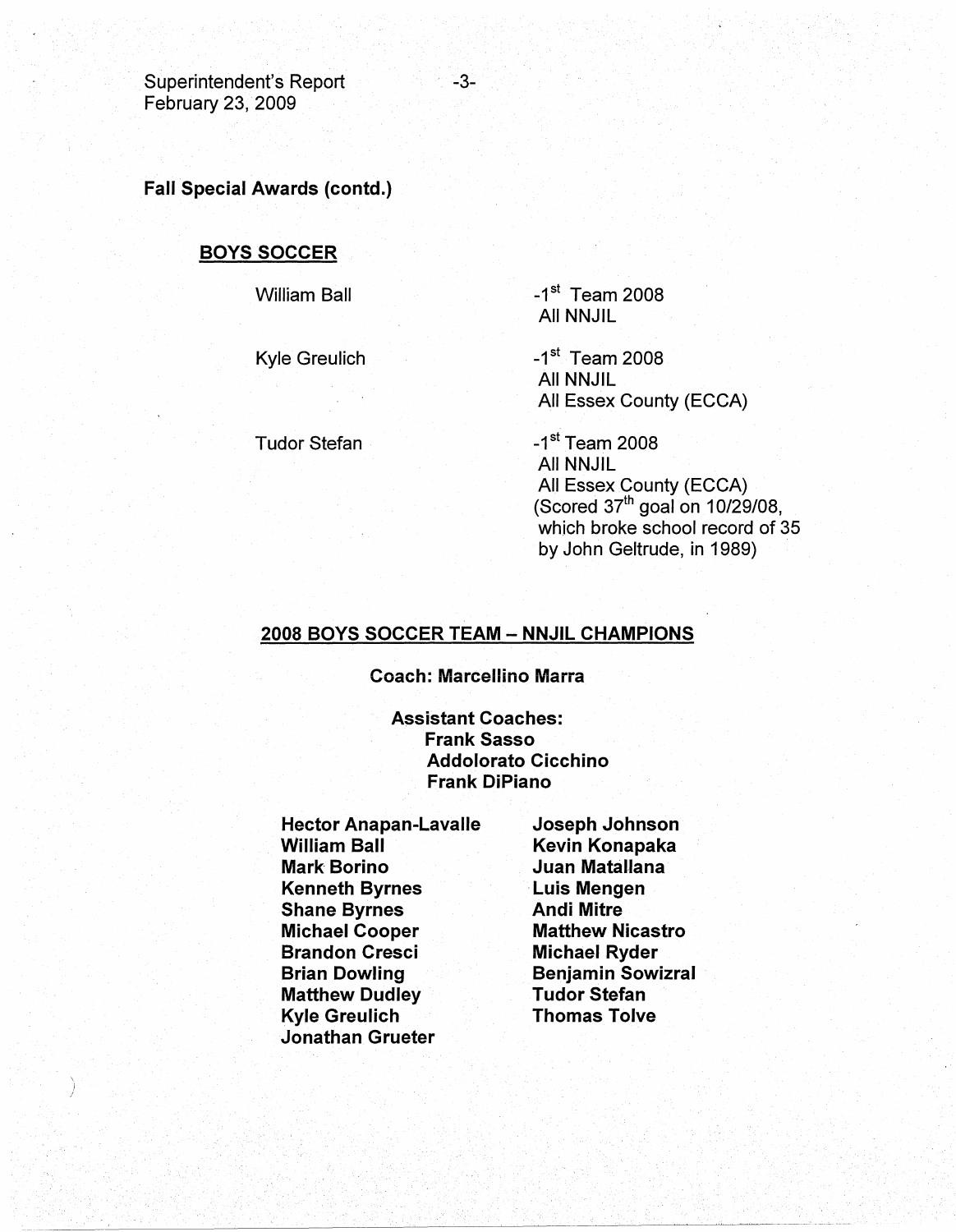Superintendent's Report February 23, 2009

## **Fall Special Awards (Contd.)**

# **FOOTBALL**

Matthew Butler

William Cassidy

Thomas Ochse

Gerard Salernitano

Antonio Sibilia

Brandon Smorto

 $-1$ <sup>st</sup> Team 2008 All NNJIL

 $-1$ <sup>st</sup> Team 2008 All NNJIL

 $-1$ <sup>st</sup> Team 2008 All NNJIL

 $-1$ <sup>st</sup> Team 2008 All NNJIL

 $-1$ <sup>st</sup> Team 2008 All NNJIL

 $-1$ <sup>st</sup> Team 2008 All NNJIL

## **VOLLEYBALL**

Kaitlyn Marrero

 $-1$ <sup>st</sup> Team 2008 All NNJIL

### **TENNIS**

Coach: Valerie Martin

-Star Ledger Coach of the Year (Girls Tennis)